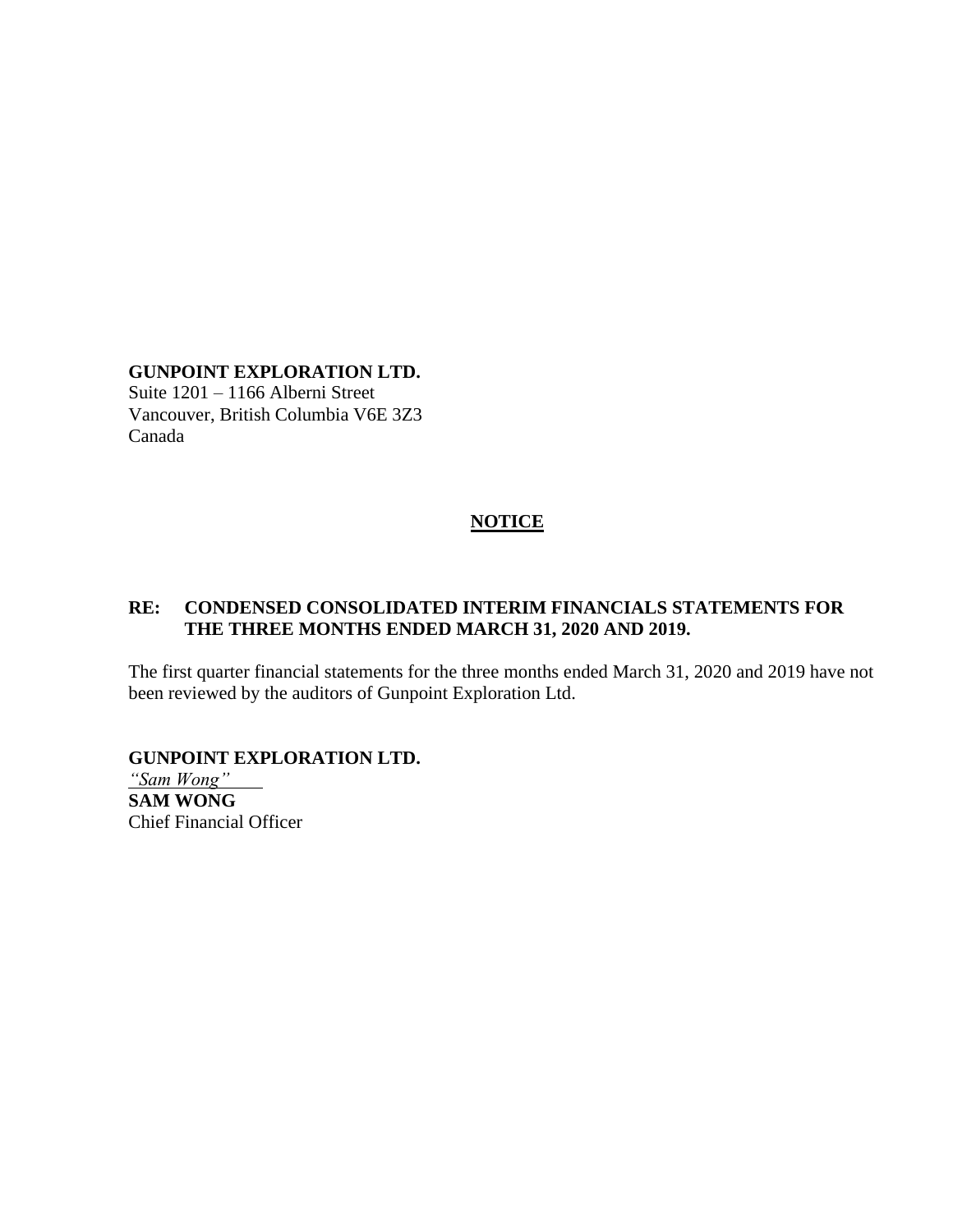

Condensed Consolidated Interim Financial Statements For the three months ended March 31, 2020 and 2019 (unaudited)

(expressed in thousands of Canadian dollars, except where indicated)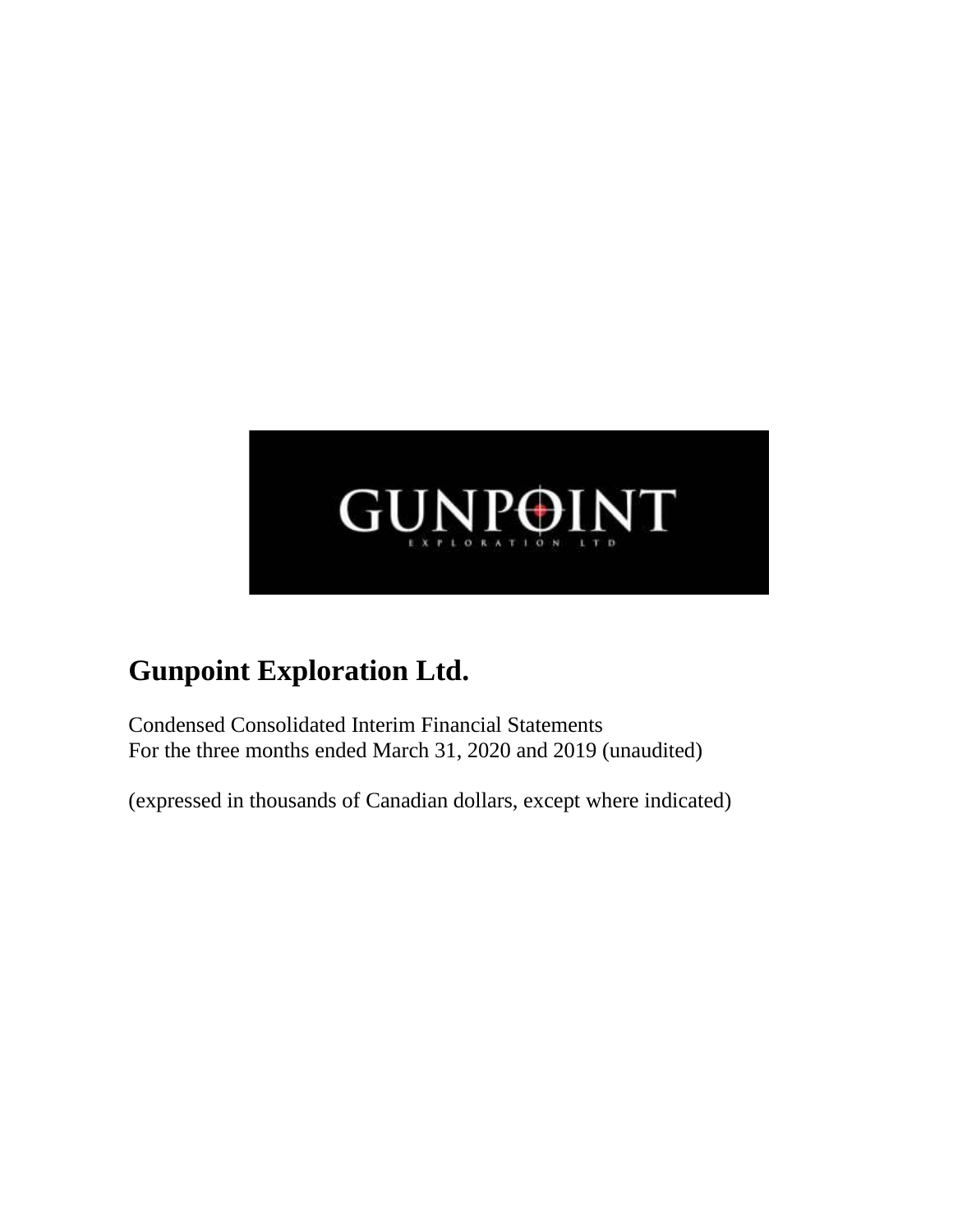### Condensed Consolidated Interim Statements of Financial Position

(unaudited - amount expressed in thousands of Canadian dollars, except where indicated)

|                                            | <b>Note</b>    | As at<br><b>March 31, 2020</b> | As at<br><b>December 31, 2019</b> |
|--------------------------------------------|----------------|--------------------------------|-----------------------------------|
| <b>Assets</b>                              |                |                                |                                   |
| <b>Current assets</b>                      |                |                                |                                   |
| Cash                                       | $\overline{4}$ | 792.8                          | \$<br>653.5                       |
| Amounts receivable and prepaid expenses    |                | 13.9                           | 6.5                               |
|                                            |                | 806.7                          | 660.0                             |
| Long-term investment                       | 4,5            | 364.9                          | 442.2                             |
| Investment in mineral properties           | 6              | 5,180.6                        | 5,176.8                           |
| Reclamation deposits                       |                | 248.1                          | 227.8                             |
| <b>Total</b> assets                        |                | 6,600.3                        | 6,506.8<br>S                      |
| <b>Liabilities</b>                         |                |                                |                                   |
| <b>Current liabilities</b>                 |                |                                |                                   |
| Accounts payable and accrued liabilities   | 4,7            | 304.6                          | 288.8<br>ь                        |
| Promissory note                            | $\overline{7}$ | 700.0                          | 700.0                             |
|                                            |                | 1,004.6                        | 988.8                             |
| Due to related party                       | 4,10           | 1,047.2                        | 1,035.1                           |
| Decommissioning obligation                 |                | 235.5                          | 215.6                             |
| <b>Total liabilities</b>                   |                | 2,287.3                        | 2,239.5                           |
| <b>Shareholders' equity</b>                |                |                                |                                   |
| Share capital                              | 8              | 9,637.4                        | 9,637.4                           |
| <b>Reserves</b>                            |                | 43,330.5                       | 43,316.5                          |
| Deficit                                    |                | (48, 654.9)                    | (48, 686.6)                       |
| Total shareholders' equity                 |                | 4,313.0                        | 4,267.3                           |
| Total liabilities and shareholders' equity |                | \$<br>6,600.3                  | 6,506.8                           |

*Nature of operations and going concern (note 1)*

### **Approved by the Board of Directors**

| $\angle$ . Randy Reifel"<br>תיי<br>Sneddon"<br>Gerald L.<br>Director | Director |
|----------------------------------------------------------------------|----------|
|----------------------------------------------------------------------|----------|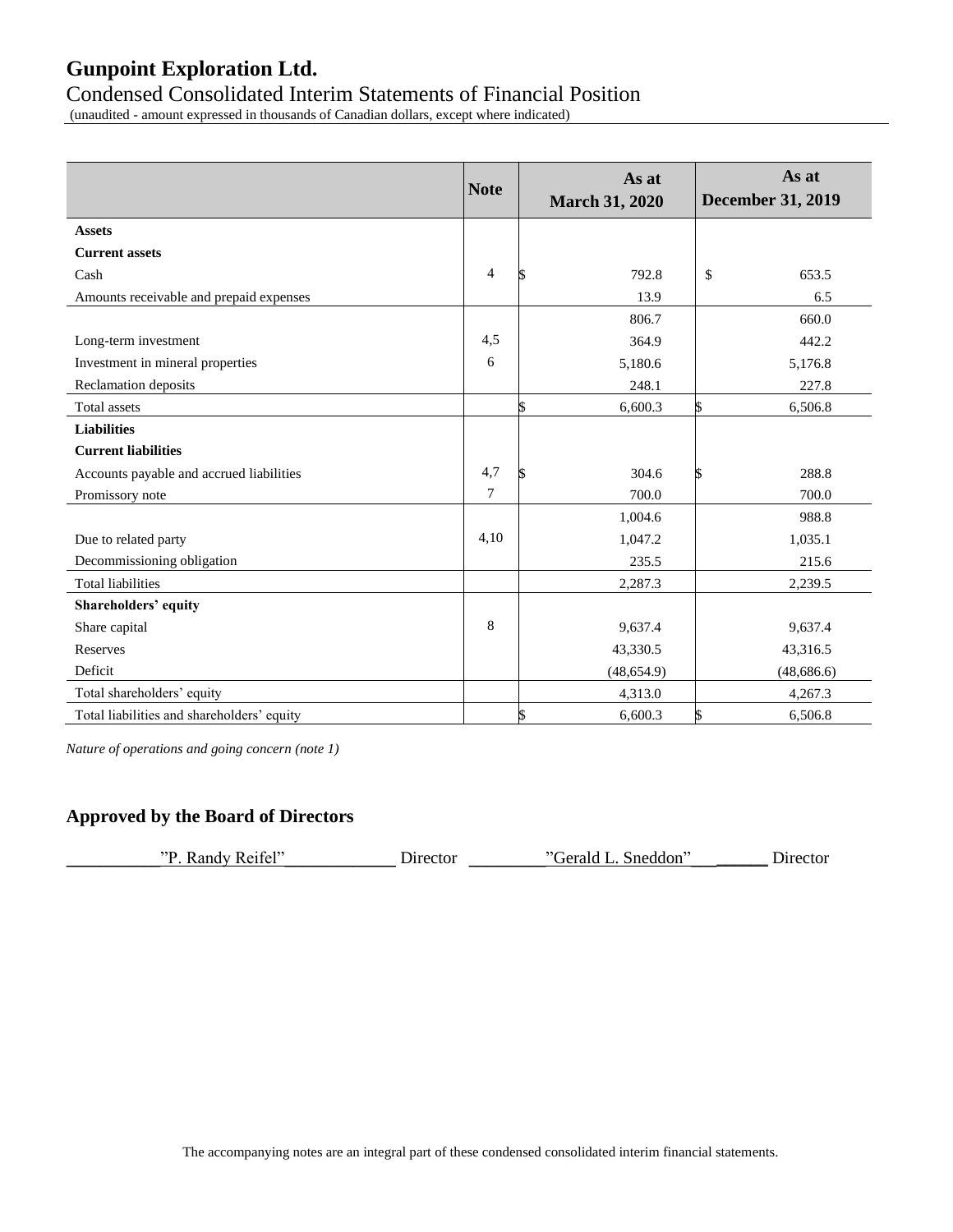### Condensed Consolidated Interim Statements of Loss and Comprehensive Loss

(unaudited - amount expressed in thousands of Canadian dollars, except where indicated)

|                                                   |             | <b>Three Months Ended</b> |                       |
|---------------------------------------------------|-------------|---------------------------|-----------------------|
|                                                   | <b>Note</b> | <b>March 31, 2020</b>     | <b>March 31, 2019</b> |
| <b>Operating expenses</b>                         |             |                           |                       |
| Exploration                                       |             | $(0.6)$ \$                | (1.1)                 |
| General and administrative                        |             | (26.0)                    | (10.5)                |
| Professional fees                                 |             | (13.8)                    | (6.2)                 |
| Share-based compensation                          | 9           | (14.0)                    | (26.7)                |
|                                                   |             | (54.4)                    | (44.5)                |
| Other income (expenses), net                      |             |                           |                       |
| Finance cost (net)                                |             | (8.9)                     | (9.0)                 |
| Foreign exchange gain (loss)                      |             | 45.9                      | (6.6)                 |
| Other income (expenses)                           | 6           | 182.4                     | 136.5                 |
| Unrealized gain (loss) on investment              | 5           | (133.3)                   | 32.1                  |
| Total other income (expenses)                     |             | 86.1                      | 153.0                 |
| Net income (loss) and comprehensive income (loss) |             | 31.7                      | 108.5                 |
| Earnings (loss) per share                         |             |                           |                       |
| Basic and diluted                                 |             | 0.00                      | 0.00                  |
| Weighted average shares outstanding               |             |                           |                       |
| <b>Basic</b>                                      |             | 43,501,600                | 43,501,600            |
| Diluted                                           |             | 44,294,053                | 44,475,053            |
| <b>Total shares issued and outstanding</b>        |             | 43,501,600                | 43,501,600            |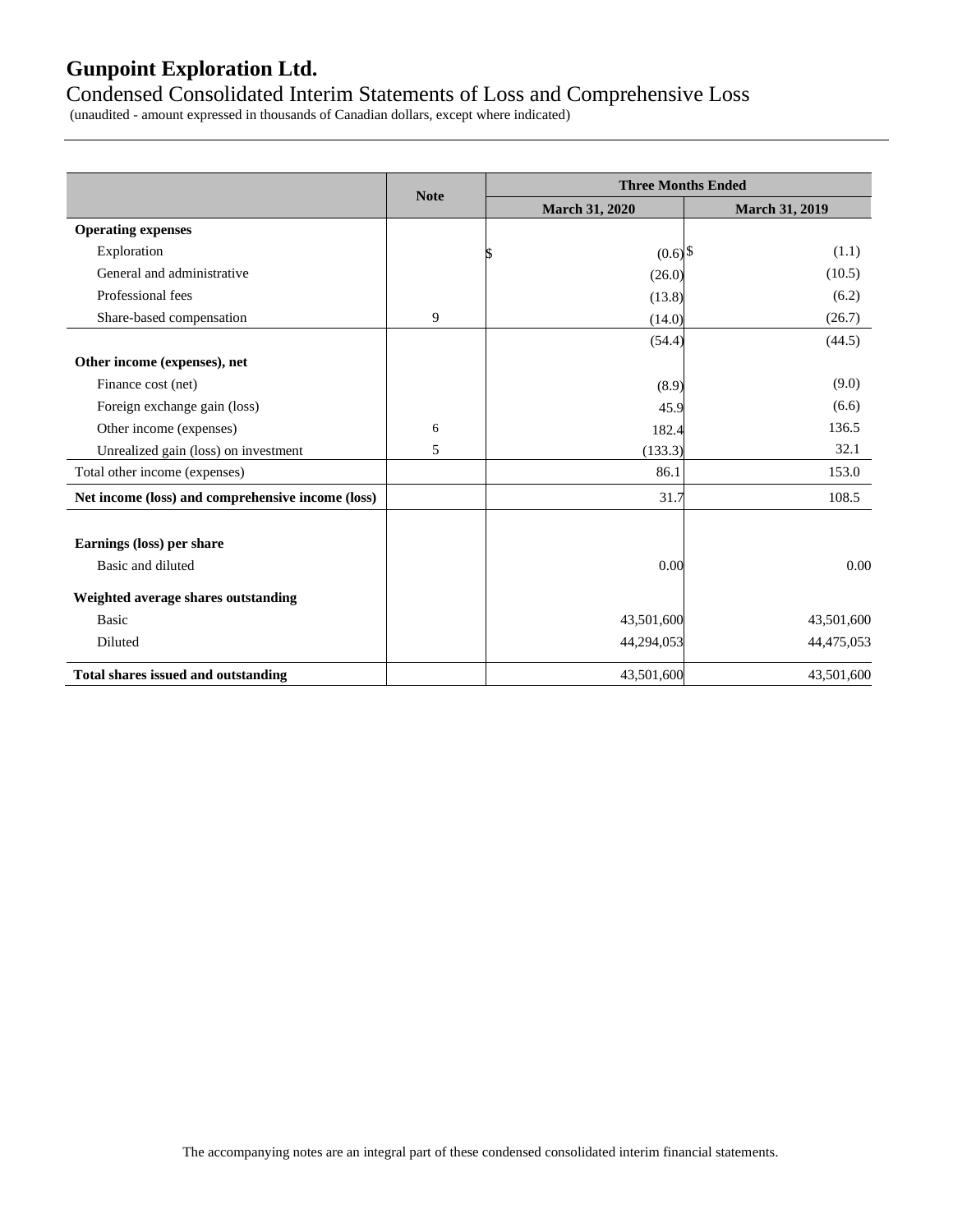### Condensed Consolidated Statement of Changes in Shareholders' Equity

(unaudited - amount expressed in thousands of Canadian dollars, except where indicated)

|                                     | <b>Notes</b> | <b>Shares</b>            | <b>Share</b><br>capital | <b>Additional</b><br>paid-in capital | Warrant<br>reserves      | <b>Share-based</b><br>payments<br>reserves | Convertible<br>debentures<br>reserves | Investment<br>revaluation<br>reserves | <b>Deficit</b>   | <b>Total equity</b> |
|-------------------------------------|--------------|--------------------------|-------------------------|--------------------------------------|--------------------------|--------------------------------------------|---------------------------------------|---------------------------------------|------------------|---------------------|
| <b>Balance at December 31, 2019</b> |              | 43,501,600               | \$9,637.4               | 41,509.9                             | 43.0                     | 1,698.5                                    | 65.1                                  | ۰                                     | $(48,686.6)$ \$  | 4,267.3             |
| Net income for the period           |              | ۰.                       | ۰                       |                                      |                          | $\overline{\phantom{a}}$                   | ۰                                     |                                       | 31.7             | 31.7                |
| Share-based compensation charges    | 9            | $\sim$                   | ۰                       |                                      | $\overline{\phantom{a}}$ | 14.0                                       | ۰                                     |                                       |                  | 14.0                |
| <b>Balance at March 31, 2020</b>    |              | 43,501,600               | \$9,637.4               | 41,509.9                             | 43.0                     | 1,712.5                                    | 65.1                                  | ۰.                                    | $(48,654.9)$ \$  | 4,313.0             |
|                                     |              |                          |                         |                                      |                          |                                            |                                       |                                       |                  |                     |
| <b>Balance at December 31, 2018</b> |              | 43,501,600               | \$9,637.4               | $41,509.9$ \$                        | 43.0                     | 1,625.2                                    | 65.1                                  | $\overline{\phantom{a}}$              | $(48, 411.5)$ \$ | 4,469.1             |
| Net loss for the period             |              | ۰                        | ٠                       |                                      | $\sim$                   | $\overline{\phantom{a}}$                   | ۰                                     | ۰                                     | 108.5            | 108.5               |
| Share-based compensation charges    |              | $\overline{\phantom{a}}$ | ٠                       | $\overline{\phantom{a}}$             | $\overline{\phantom{a}}$ | 26.7                                       | ۰                                     | ۰                                     |                  | 26.7                |
| <b>Balance at March 31, 2019</b>    |              | 43,501,600               | $$9,637.4$ \\$          | 41,509.9                             | 43.0                     | 1,651.9                                    | 65.1                                  | $\sim$                                | $(48,303.0)$ \$  | 4,604.3             |

The accompanying notes are an integral part of these condensed consolidated interim financial statements.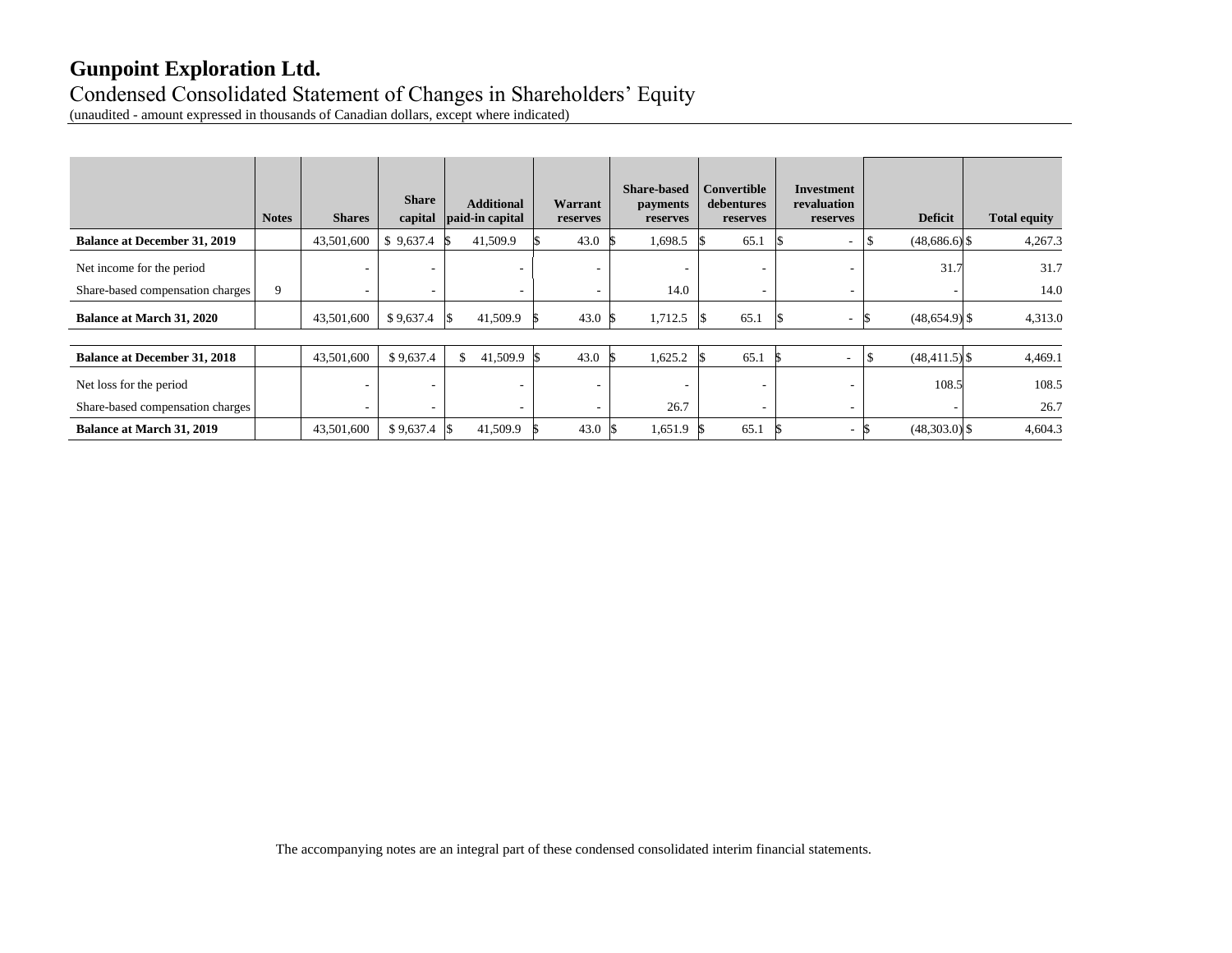### Condensed Consolidated Interim Statement of Cash Flows

(unaudited - amounts express in thousands of Canadian dollars, except where indicated)

|                                                       |             |                       | <b>Three Months Ended</b> |
|-------------------------------------------------------|-------------|-----------------------|---------------------------|
|                                                       | <b>Note</b> | <b>March 31, 2020</b> | <b>March 31, 2019</b>     |
| Cash used in operating activities                     |             |                       |                           |
| Net income (loss)                                     |             | $31.7$ \$             | 108.5                     |
| Items not affecting cash                              |             |                       |                           |
| Unrealized foreign exchange loss (gain)               |             | (45.9)                | 6.6                       |
| Share-based compensation                              | 9           | 14.0                  | 26.7                      |
| Unrealized losses (gain) from investment              |             | 133.3                 | (32.1)                    |
| Other                                                 | 6           | (56.0)                | (48.0)                    |
|                                                       |             | 77.1                  | 61.7                      |
| Change in non-cash operating working capital          |             |                       |                           |
| Amounts accounts receivable and prepaid expense       |             | (7.4)                 | (4.8)                     |
| Accounts payable and accruals                         |             | 15.7                  | 7.1                       |
|                                                       |             | 85.4                  | 64.0                      |
| Cash flows provided by (used in) investing activities |             |                       |                           |
| Mineral property expenditures                         |             | (3.8)                 | (14.7)                    |
|                                                       |             | (3.8)                 | (14.7)                    |
| Foreign exchange impact on cash                       |             | 57.7                  | (23.3)                    |
| Increase (decrease) in cash                           |             | 139.3                 | 26.0                      |
| Cash-beginning of year                                |             | 653.5                 | 1,072.3                   |
| Cash-end of period                                    |             | 792.8                 | 1,098.3                   |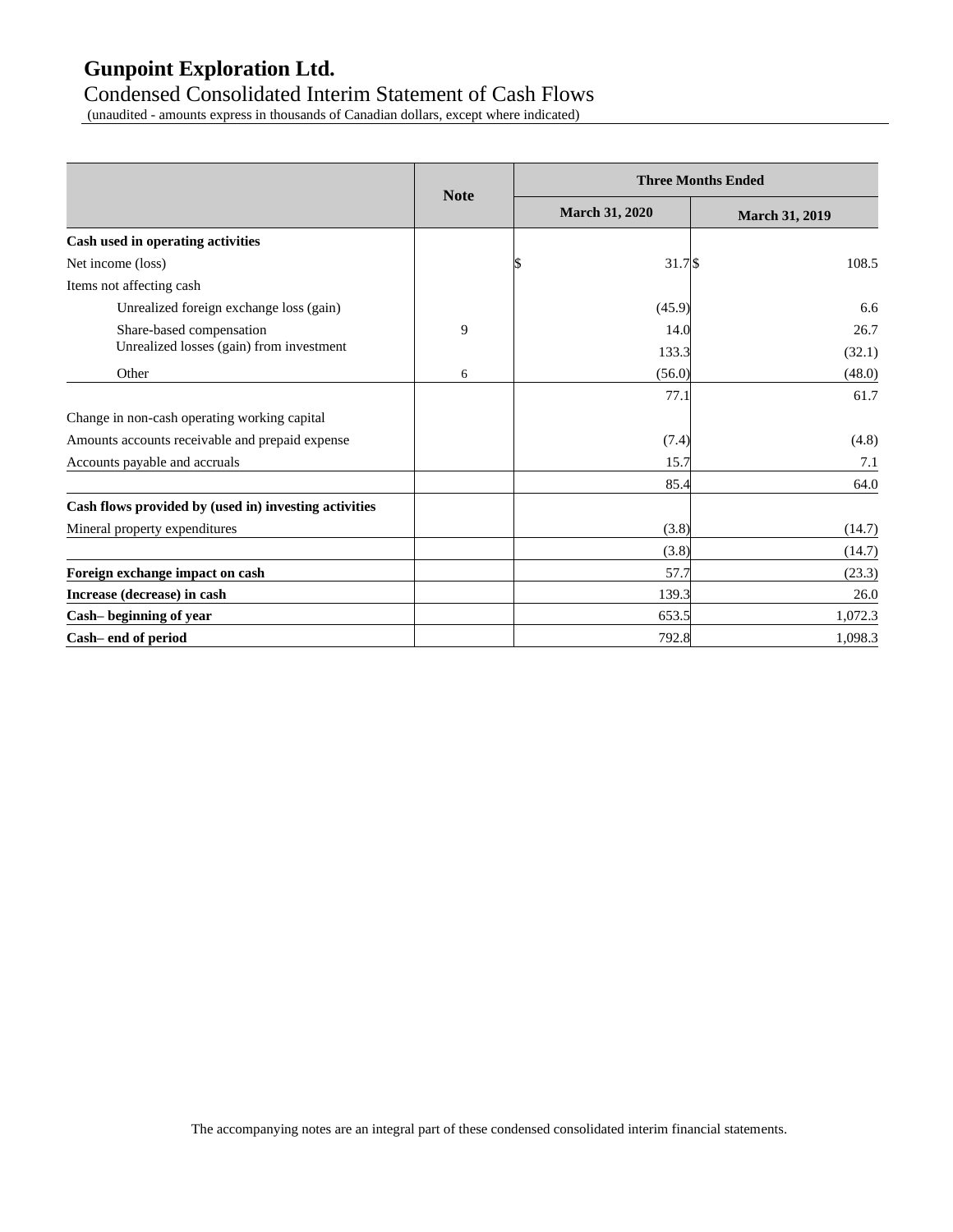### **1 Nature of operations and going concern**

Gunpoint Exploration Ltd. (the "Company") was incorporated under the laws of British Columbia on October 27, 1989. The Company is focused on the acquisition and exploration of precious metals located in the United States, Mexico and Guatemala.

The Company is domiciled in Vancouver, Canada and its common shares are listed on the TSX Venture Exchange under the trading symbol "GUN:TSXV". The Company is controlled by Chesapeake Gold Corp. ("Chesapeake") which owns 74% of the Company. The Company's registered office is at Suite 1201 – 1166 Alberni Street, Vancouver BC, V6C 3A6, Canada.

These consolidated financial statements have been prepared on the basis that the Company is a going concern, which assumes that the Company will be able to realize its assets and discharge its liabilities in the normal course of business. The Company had a consolidated net income of \$31.7 for the three months period ended March 31, 2020 (December 31, 2019 loss - \$275.1), and an accumulated deficit of \$48,654.9 as at March 31, 2020 (December 31, 2019 - \$48,686.6). The Company has a working capital of \$197.9 deficiency as at March 31, 2020 (December 31, 2019 deficiency - \$328.8). To date, the Company has not generated operating revenue from its mineral properties. The ability of the Company to continue as a going concern is dependent upon obtaining additional equity and/or debt financing for the exploration and development of its mineral properties. The Company continues to reduce operating expenditures to minimize cash outflows. These conditions indicate the existence of material uncertainties that may cast substantial doubt about the Company's ability to continue as a going concern.

The Company is currently holding its mineral properties on care and maintenance until additional financing can be raised from joint venture partners, divestures and investors.

In March 2020 the World Health Organization declared coronavirus COVID-19 a global pandemic. This contagious disease outbreak, which has continued to spread, and any related adverse public health developments, has adversely affected workforces, economies, and financial markets globally, potentially leading to an economic downturn. It is not possible for the Company to predict the duration or magnitude of the adverse results of the outbreak and its effects on the Company's business or results of operations at this time.

These consolidated financial statements do not include any adjustments to the recoverability and reclassification of recorded asset amounts and classification of liabilities that might be necessary should the Company be unable to continue as a going concern and these adjustments could be material.

### **2 Basis of presentation**

These unaudited condensed consolidated interim financial statements have been prepared in accordance with IAS 34 – Interim Financial Reporting as issued by the International Accounting Standards Board ("IASB"). Accordingly, certain disclosures included in annual financial statements prepared in accordance with International Financial Reporting Standards ("IFRS") as issued by the IASB have been condensed or omitted and these unaudited condensed interim consolidated financial statements should be read in conjunction with the Company's audited consolidated financial statements for the year ended December 31, 2019.

The Company's management makes judgments in its process of applying the Company's accounting policies in the preparation of its unaudited interim condensed consolidated financial statements. In addition, the preparation of the financial data requires that the Company's management make assumptions and estimates of the effects of uncertain future events on the carrying amounts of the Company's assets and liabilities at the end of the reporting period and the reported amounts of revenues and expenses during the reporting period. Actual results may differ from those estimates as the estimation process is inherently uncertain. Estimates are reviewed on an ongoing basis based on historical experience and other factors that are considered to be relevant under the circumstances. Revisions to estimates and the resulting effects on the carrying amounts of the Company's assets and liabilities are accounted for prospectively. The critical judgments and estimates applied in the preparation of the Company's unaudited condensed interim consolidated financial statements are consistent with those applied and disclosed in the Company's consolidated financial statements for the year ended December 31, 2019. In addition, the accounting policies applied in these unaudited condensed interim consolidated financial statements are consistent with those applied and disclosed in the Company's audited financial statements for the year ended December 31, 2019.

The Company's interim results are not necessarily indicative of its results for a full year.

These condensed consolidated interim financial statements were approved and authorized for issue by the Board of Directors on May 29, 2020.

#### **New Accounting Standards Adopted**

#### *IFRS 16 – Leases*

IFRS 16 sets out the principles for recognition, measurement, presentation, and disclosure of leases. IFRS 16 replaces the current guidance in IAS 17 where lessees were required to make a distinction between a finance lease and an operating lease. IFRS 16 requires lessees to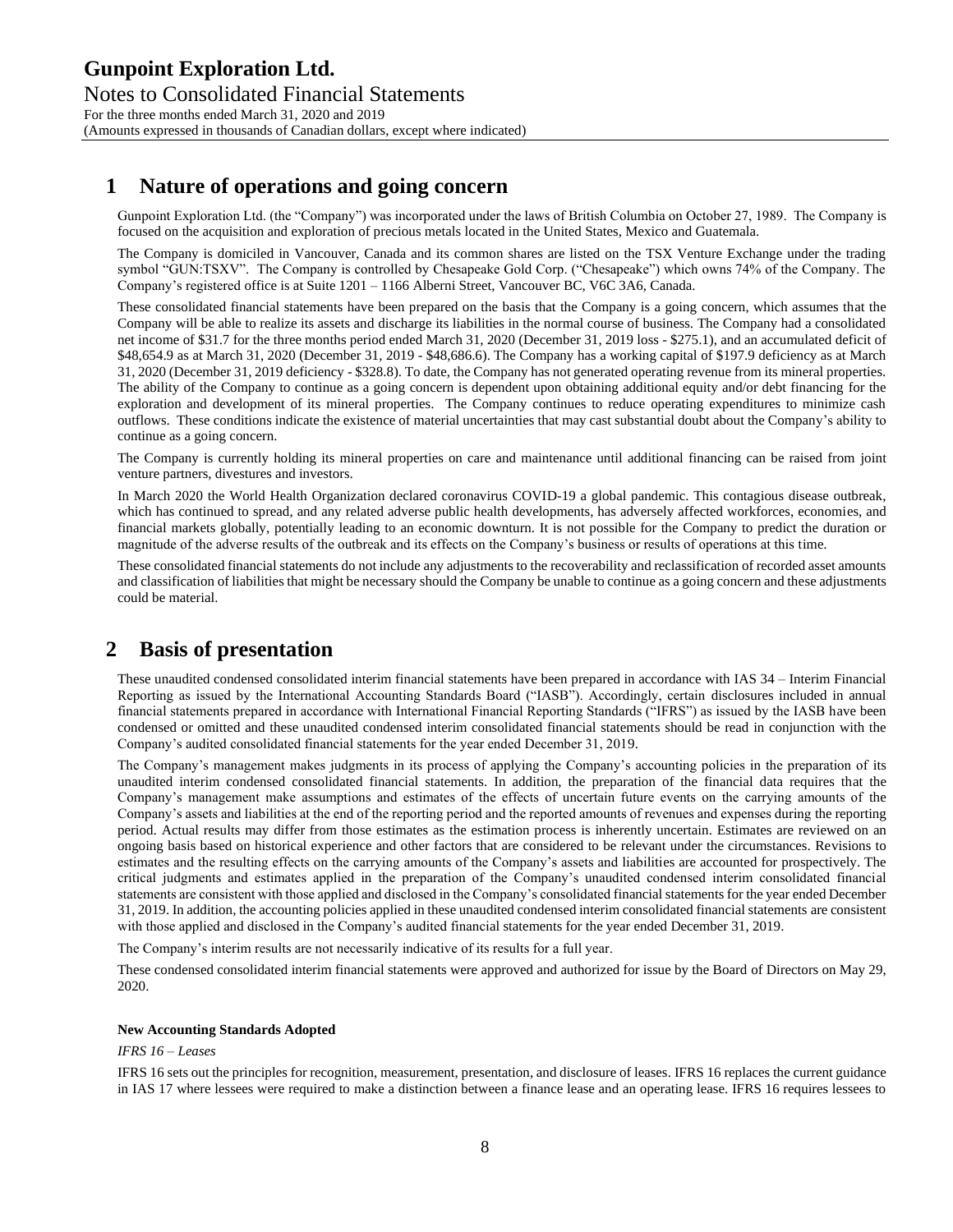Notes to Consolidated Financial Statements For the three months ended March 31, 2020 and 2019 (Amounts expressed in thousands of Canadian dollars, except where indicated)

recognize a lease liability reflecting future lease payments and a "right-of-use asset" for virtually all lease contracts. The IASB has included an optional exemption for certain short-term leases and leases of low-value assets. IFRS 16 is effective for annual periods beginning on or after January 1, 2019 and did not have an impact on the consolidated financial statements as all material leases are less than 12 months in duration and elected as short-term leases.

### **3 Management of capital**

The Company's objectives when managing capital are to safeguard its ability to continue as a going concern in order to pursue the development of its resource properties and to maintain a flexible capital structure which optimizes the costs of capital at an acceptable risk.

In the management of capital, the Company includes the components of shareholders' equity as well as cash and investments. In order to maximize ongoing development efforts, the Company does not pay out dividends.

The Company's investment policy is to invest its cash in highly liquid short-term interest-bearing investments, such as Canadian Government treasury bills, banker's acceptances or Guaranteed Investments Certificates, with initial maturity terms less than one year from the original date of acquisition, selected with regards to the expected timing of expenditures from continuing operations.

The Company manages the capital structure and makes adjustments to it in light of changes in economic conditions and the risk characteristics of the underlying assets. To maintain or adjust its capital structure, the Company may attempt to issue new shares, issue new debts, acquire or dispose of assets or adjust the amount of cash and investments. There were no changes in the Company's approach to capital management during the three months ended March 31, 2020. The Company is not subject to externally imposed capital requirements.

### **4 Financial instruments**

#### **Fair values of financial instruments**

The fair values of financial instruments are summarized as follows:

|                                        |                             | <b>March 31, 2020</b>   | <b>December 31, 2019</b>    |                   |  |
|----------------------------------------|-----------------------------|-------------------------|-----------------------------|-------------------|--|
|                                        | <b>Carrying value</b><br>۰D | <b>Fair value</b><br>\$ | <b>Carrying value</b><br>\$ | <b>Fair value</b> |  |
| <b>Financial assets</b>                |                             |                         |                             |                   |  |
| Cash                                   | 792.8                       | 792.8                   | 653.5                       | 653.5             |  |
| Long-term investment                   | 364.9                       | 364.9                   | 442.2                       | 442.2             |  |
| <b>Financial liabilities</b>           |                             |                         |                             |                   |  |
| Accounts payable & accrued liabilities | 304.6                       | 304.6                   | 288.8                       | 288.8             |  |
| Due to related party                   | 1,047.2                     | 1,047.2                 | 1,035.1                     | 1,035.1           |  |

#### **Fair value measurements**

The following table sets forth the Company's assets and liabilities measured at fair value on a recurring basis by level within the fair value hierarchy. Assets and liabilities are classified in their entirety based on the lowest level of input that is significant to the fair value measurement.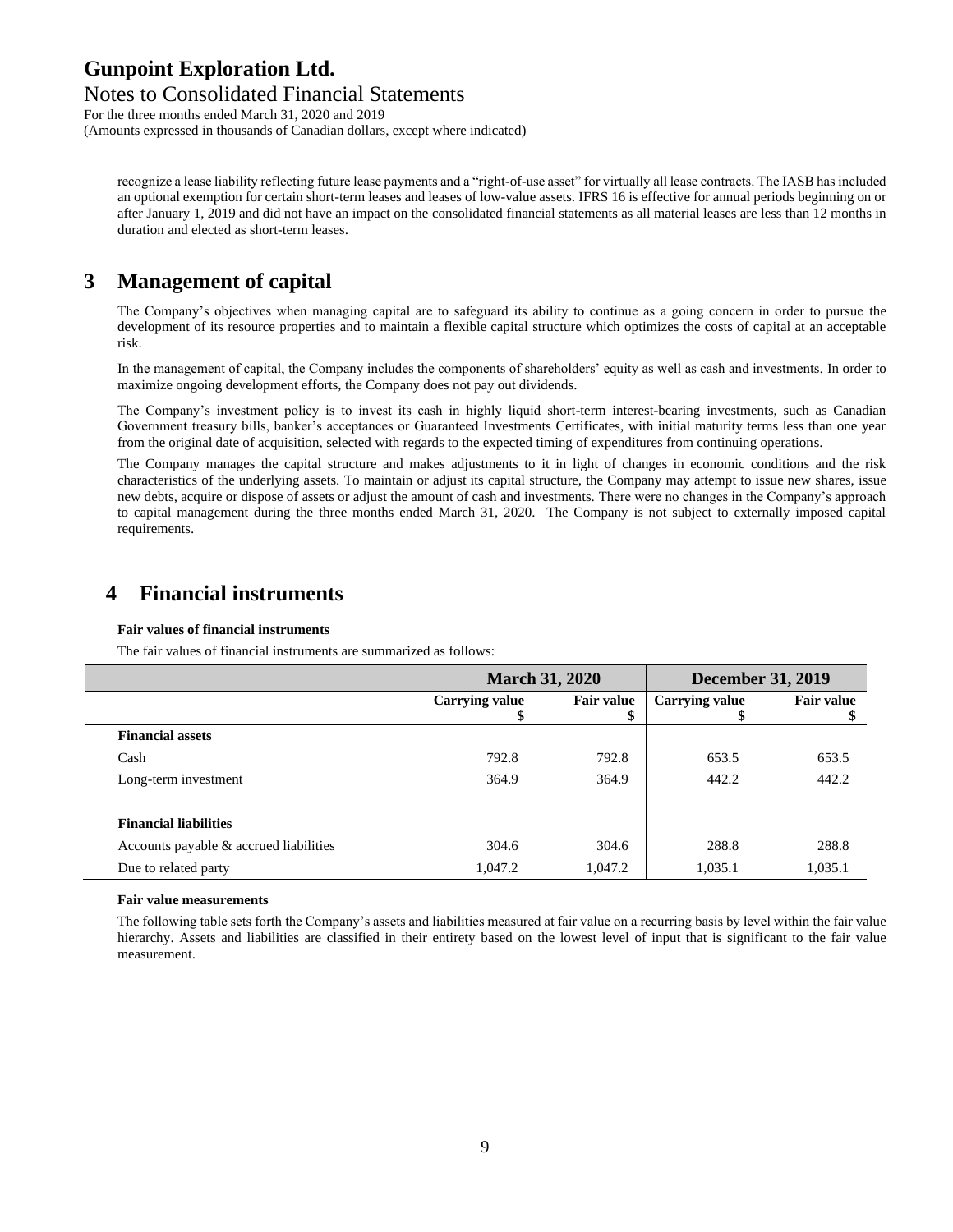#### Notes to Consolidated Financial Statements For the three months ended March 31, 2020 and 2019

(Amounts expressed in thousands of Canadian dollars, except where indicated)

|                      | Level 1 | <b>Level 2</b>           | Level 3 | <b>Total March 31, 2020</b> |
|----------------------|---------|--------------------------|---------|-----------------------------|
| Long-term investment | 364.9   | $\overline{\phantom{0}}$ | -       | 364.9                       |
|                      | 364.9   |                          |         | 364.9                       |

The fair value of other financial instruments, including cash and cash equivalents, amounts receivable, accounts payable and accrued liabilities, promissory note payable, and amounts due to a related party, approximate their carrying values due to the relatively short-term maturity of these instruments. The Company's policy for determining when a transfer occurs between levels in the fair value hierarchy is to assess the impact at the date of the event or the change in circumstances that could result in a transfer. There were no transfers between the levels during the three months ended March 31, 2020.

#### **Credit Risk**

Credit risk is the risk of an unexpected loss if a customer or third party to a financial instrument fails to meet its contractual obligations. Financial instruments that potentially subject the Company to significant concentrations of credit risk consist primarily of cash. The Company's cash is held through large Canadian financial institutions.

#### **Liquidity Risk**

Liquidity risk is the risk that the Company will not be able to meet its financial obligations as they fall due. The Company manages liquidity risk through the management of its capital structure as described in Note 4. The accounts payable are due within the current operating period.

#### **Market Risk**

The Company's financial instruments include investments which are publicly traded and therefore subject to the risks related to the fluctuation in the equity markets. The Company closely monitors market values to determine the most appropriate course of action.

#### **Interest Rate Risk**

Interest rate risk is the risk that the fair value of future cash flows from a financial instrument will fluctuate because of changes to market interest rates. The Company is exposed from time to time to interest rate risk as a result of holding fixed income cash equivalents and investments, of varying maturities. A 1% change in market interest rates would result in no significant change in value of cash and cash equivalents or fixed income securities. The risk that the Company will realize a loss as a result of a decline in the fair value of these assets is limited as they are generally held to maturity.

#### **Foreign Exchange Rate Risk**

Currency risk is the risk of a loss due to the fluctuation of foreign exchange rates and the effects of those fluctuations on the Company's foreign currency denominated monetary assets and liabilities. The Company currently operates in the United States, Mexico and Guatemala. Certain costs and expenses are incurred in US dollars, Mexican pesos and Guatemala quetzal. The Company attempts to mitigate currency risk through the preparation of short and long term expenditure budgets in the foreign currencies and planning for the conversion of Canadian dollars into foreign currencies whenever exchange rates are favourable.

#### **Price Risk**

The Company is exposed to price risk with respect to its investments, which consists of common shares of publicly-traded companies and is dependent upon the market price or the fair value of the common shares of these companies. The market price or the fair value of the common shares of publicly-traded companies can fluctuate significantly, and there is no assurance that the future market price or the fair value of those companies will not decrease significantly.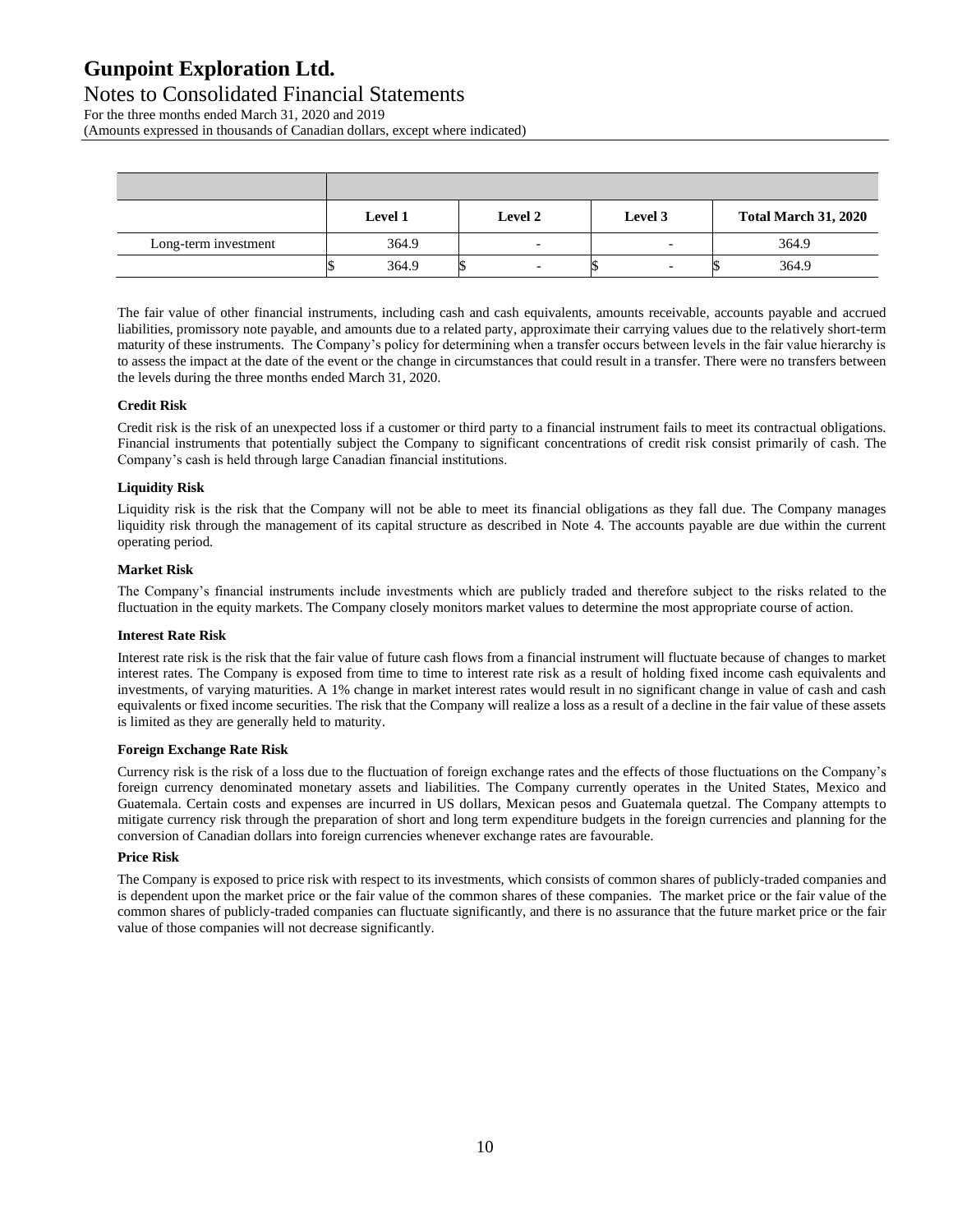Notes to Consolidated Financial Statements For the three months ended March 31, 2020 and 2019 (Amounts expressed in thousands of Canadian dollars, except where indicated)

### **5 Investments**

|                                                | December 31,<br>2019<br><b>Fair value</b> | <b>Acquired</b> | Reclassification<br>to long term<br>investment | <b>Unrealized</b><br>gain/(loss) | Foreign<br>exchange<br>and other | <b>March 31, 2020</b><br><b>Fair value</b> |
|------------------------------------------------|-------------------------------------------|-----------------|------------------------------------------------|----------------------------------|----------------------------------|--------------------------------------------|
| Long-term investment $\vert \mathcal{S} \vert$ | $442.2$ \$                                | 56.0 \$         | -13                                            | $(133.3)$ \$                     |                                  | 364.9                                      |
|                                                | December 31,<br>2018<br><b>Fair value</b> | <b>Acquired</b> | Reclassification<br>to long term<br>investment | <b>Unrealized</b><br>gain/(loss) | Foreign<br>exchange<br>and other | December 31,<br>2018<br><b>Fair value</b>  |
| Long-term investment                           |                                           | 57.0 \$         | - 1                                            | $(95.1)$ \$<br>. S               |                                  | 442.2                                      |

Long-term investments are designated as fair value through profit and loss and carried at fair value. Unrealized gains and losses are classified as part of the calculation of net income or loss. During the three months ended March 31, 2020, the unrealized loss recorded in investments is \$133.3 (December 31, 2019 loss – \$95.1)

### **6 Mineral properties**

|                          | <b>Talapoosa</b> |    | <b>Total</b> |
|--------------------------|------------------|----|--------------|
| <b>December 31, 2018</b> | \$<br>4,929.9    | ß. | 4,929.9      |
| Licence, dues and fees   | 232.9            |    | 232.9        |
| Geological & engineering | 5.5              |    | 5.5          |
| Other                    | 8.5              |    | 8.5          |
| <b>December 31, 2019</b> | \$<br>5,176.8    | ß. | 5,176.8      |
| Licence, dues and fees   | 1.4              |    | 1.4          |
| Other                    | 2.4              |    | 2.4          |
| <b>March 31, 2020</b>    | 5,180.6          |    | 5,180.6      |

#### **a) Talapoosa, (Nevada)**

In Nevada, the Company owns a 100% interest in the Talapoosa gold property ("Talapoosa') which consists of 535 unpatented lode mining claims, including 509 claims owned by the Company and 26 claims subject to a lease agreement with a third party (the "Unpatented Leased Land"). These claims are administered by the Bureau of Land Management ("BLM") and the annual maintenance fees for these claims payable to the BLM are approximately US\$75.0 and the annual lease payment for the Unpatented Leased land is US\$35.0. In addition, there are certain payments required for the land owned subject to leases with private landowners (the "Fee Leased Land"). The current annual payments for Fee Leased Land are approximately US\$42.4.

On March 31, 2015, the Company entered into an agreement with Timberline Resources Corporation ("Timberline"), granting Timberline an option (the "Option") to acquire from Gunpoint's subsidiary, American Gold Capital US Inc. ("American Gold"), a 100% interest in Talapoosa. In consideration for the Option, Timberline has paid US\$300.0 and issued 2.0 million common shares of Timberline to American Gold.

Timberline could exercise the Option by making a US\$10.0 million cash payment to American Gold by September 12, 2017. For a period of five years after Timberline exercised the Option, Timberline was required to pay American Gold an additional US\$10.0 million (payable in cash and Timberline common shares) if the daily price of gold averaged US\$1,600 per ounce or greater for a period of ninety consecutive trading days. American Gold retains a 1% net smelter royalty ("NSR") on Talapoosa which Timberline can purchase for US\$3.0 million.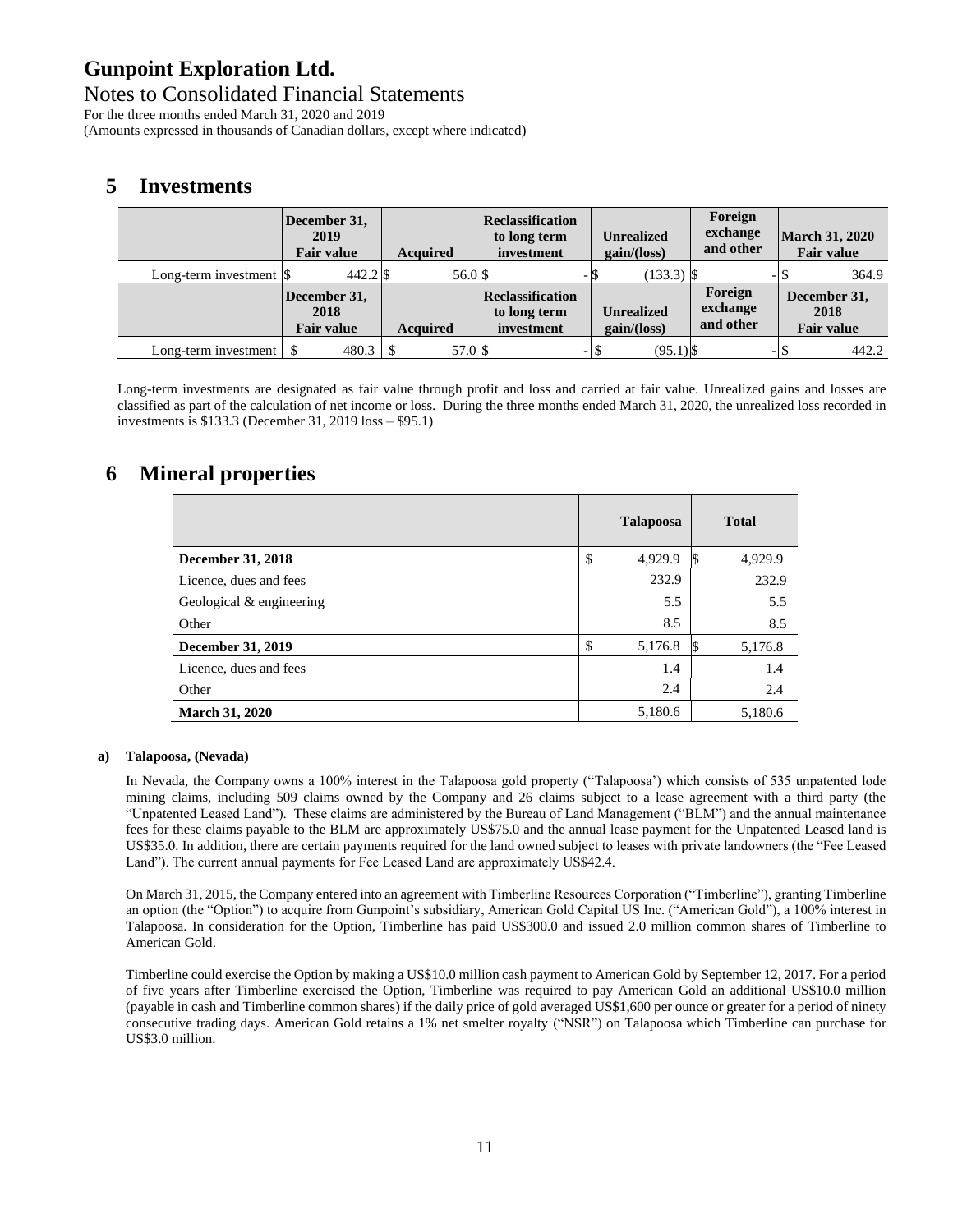Notes to Consolidated Financial Statements For the three months ended March 31, 2020 and 2019 (Amounts expressed in thousands of Canadian dollars, except where indicated)

On October 20, 2016, the Option Agreement was amended to extend the Option ("Extended Option") for 18 months to March 31, 2019. In consideration for the Extended Option, Timberline paid an additional US\$1.0 million and issued one million common shares to the Company and Timberline's repurchase option for the Company's 1% NSR on Talapoosa was terminated.

Timberline did not make the US\$2.0 million option payment due March 31, 2018 to Gunpoint. Timberline's option to acquire Talapoosa terminated and 100% ownership reverted back to the Company. During the option term, Gunpoint received US\$1.3 million and 3.0 million common shares of Timberline. The market value of Gunpoint's 3.0 million common shares of Timberline as at March 31, 2020 was \$195.0 (December 31, 2019 - \$285.0).

#### **b) La Cecilia (Sonora State, Mexico)**

In 2010, the Company acquired the La Cecilia Property ("La Cecilia") from Chesapeake. La Cecilia is located in Sonora State, Mexico and comprises three mineral concessions totalling 794 hectares. On January 31, 2017, the Company entered into an agreement ("Option Agreement") with Riverside Resources Inc. ("Riverside") whereby Riverside has an option to acquire a 100% interest in La Cecilia.

Pursuant to the Option Agreement, Riverside can acquire a 100% interest in La Cecilia by making \$250.0 in cash payments and issuing one million Riverside common shares to the Company per the following schedule:

- A payment of \$10.0 upon execution of the Option Agreement; (Received)
- A \$15.0 cash payment and issuance of 100,000 common shares of Riverside concurrent with the execution of registerable agreement in Mexico ("the Effective Date"); (Received)
- A \$25.0 cash payment and issuance of 200,000 common shares of Riverside on or before the first anniversary of the Effective Date; (Received)
- A \$75.0 cash payment and issuance of 300,000 common shares of Riverside on or before the second anniversary of the Effective Date; (Received) and
- A \$125.0 cash payment and issuance of 400,000 common shares of Riverside on or before the third anniversary of the Effective Date. (Received)

During the quarter Riverside completed its acquisition of La Cecilia. As at March 31, 2020, the La Cecilia property is recorded at \$nil (2019 - \$nil) value due to a previous impairment. The consideration received from Riverside of \$181.0 (2019 - \$123.0) are recognised as income.

#### **c) La Gitana (Oaxaca State, Mexico)**

The La Gitana Property ("La Gitana") was acquired by Gunpoint from Chesapeake in November 2010, together with Talapoosa, La Cecilia and Cerro Minas. La Gitana is located in Oaxaca State and encompasses 494 hectares.

On June 4, 2019, the Company signed a non-binding letter of intent (the "LOI") with Inomin Mines Inc to sell its 100% interest in La Gitana. The LOI provides for an exclusivity period to conduct due diligence and conclude a definitive agreement to finalize the purchase terms of the Transaction.

Pursuant to the LOI, Inomin has an option to acquire La Gitana by making \$300.0 in cash payments and issuing 2,000,000 common shares as follows:

- A payment of \$10.0 on signing LOI; (Received)
- A payment of \$25.0 and 150,000 shares following execution of definitive agreement;
- A payment of \$50.0 and 250,000 shares on first anniversary;
- A payment of \$65.0 and 450,000 shares on second anniversary;
- A payment of \$75.0 and 500,000 shares on third anniversary; and
- A payment of \$75.0 and 650,000 shares on fourth anniversary.

The definitive agreement requires a surface rights agreement with the Santa Maria Lachixonace Ejido community ("Ejido"). The Company is awaiting a new electorate assembly to continue discussion with the Ejido.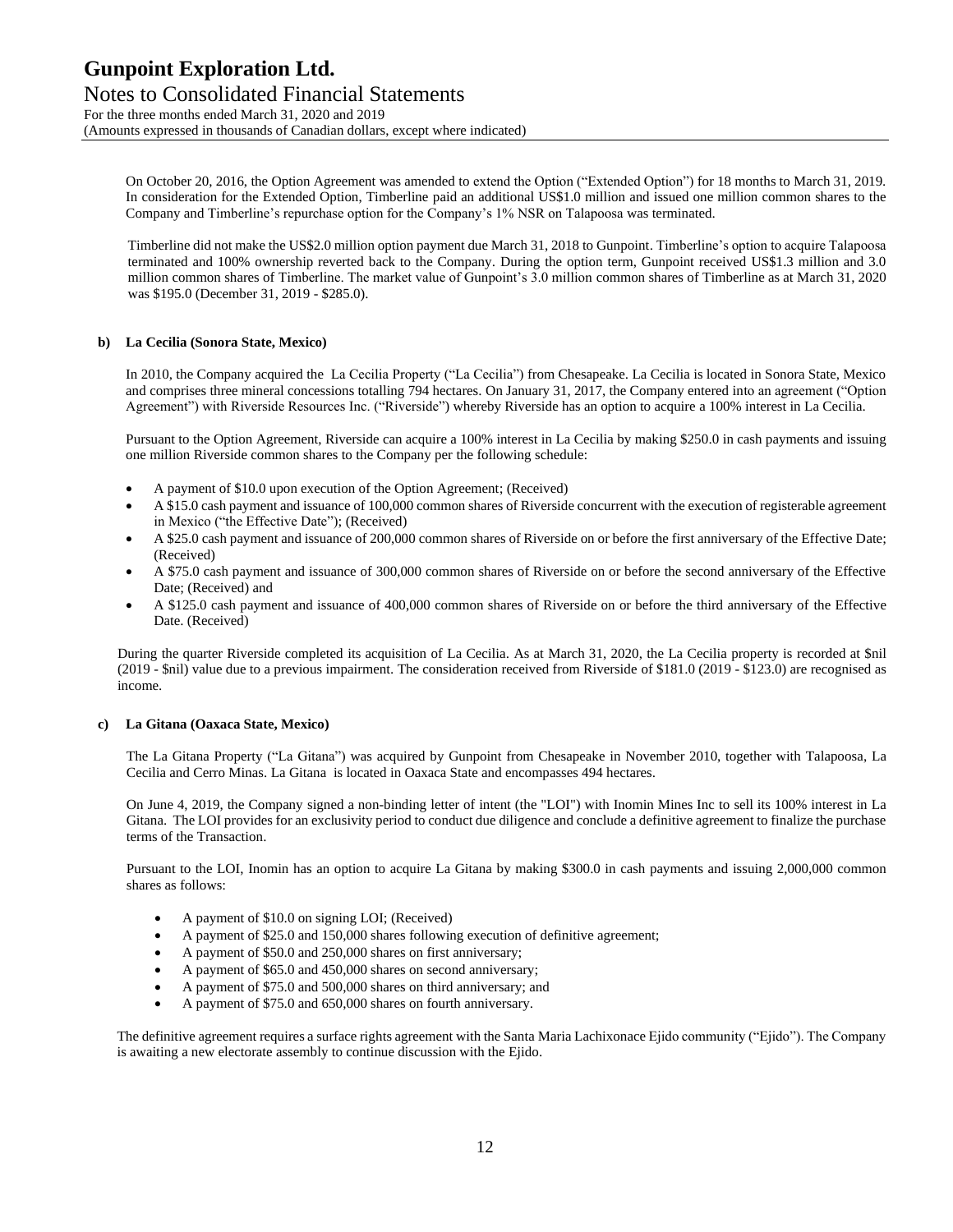Notes to Consolidated Financial Statements For the three months ended March 31, 2020 and 2019 (Amounts expressed in thousands of Canadian dollars, except where indicated)

#### **d) Cerro Minas Project ("Cerro Minas")**

On October 16, 2019, the Company entered into an agreement ("Option Agreement") with Megastar Development Corp. whereby Megastar has been granted an option to acquire a 100% interest in the Company's Cerro Minas Project ("Cerro Minas") located in Oaxaca State, Mexico.

Pursuant to the Option Agreement and subject to TSX Venture Exchange approval ("Effective Date"), Megastar has the right to acquire a 100% interest in Cerro Minas by making US\$100.0 in cash payments and issuing 800,000 Megastar common shares to Gunpoint per the following schedule:

- A payment of US\$10.0 and 100,000 common shares of Megastar on the Effective Date (Received);
- A US\$20.0 cash payment and the issuance of 150,000 common shares of Megastar on or before the first anniversary of the Effective Date;
- A US\$30.0 cash payment and the issuance of 250,000 common shares of Megastar on or before the second anniversary of the Effective Date; and
- A US\$40.0 cash payment and the issuance of 300,000 common shares of Megastar on or before the third anniversary of the Effective Date.

The Company retains a 1.5% net smelter return royalty on Cerro Minas of which Megastar has the option to purchase 0.5% net smelter royalty for US\$1.0 million dollars. Megastar is responsible for the property taxes and holding costs (including surface right agreement) to maintain Cerro Minas in good standing during the term of the Option Agreement. The consideration received from Megastar of \$nil (2019 - \$22.4) is recognized as income.

### **7 Promissory note**

As at March 31, 2020, the Company has an unsecured promissory note of \$700.0 (December 31, 2019 - \$700.0) due to a company controlled by President of the Company which is unsecured, and bears an interest rate of 5% per annum. The promissory note is due on demand. Interest accrued for the period ended March 31, 2020 was \$8.8 (2019 - \$8.8). As at March 31, 2020, the total accrued interest payable was \$281.5 (December 31, 2019 - \$272.7) and included in the account payables and accrued liabilities.

### **8 Share Capital**

The Company's authorized share capital consists of an unlimited number of common shares without par value and 50,000,000 preferred shares without par value.

### **9 Share based compensation**

The Company has a share purchase option plan which provides for equity participation in the Company by its directors, officers, employees, consultants and consultant companies through the acquisition of common shares pursuant to the grant of options to purchase shares. The option plan is administered by the Board of Directors. Options may be granted on such terms as the Board may determine within the limitations of the option plan and subject to the rules and policies of applicable regulatory authorities. The maximum aggregate number of shares reserved for issuance for options granted under the option plan is 10% of the issued and outstanding common shares as at the date of grant. The options will be exercisable for 5 years from the grant date with vesting terms to be determined at the time by the Board of Directors.

Share-based compensation expense is determined using the Black-Scholes option pricing model. During the period ended March 31, 2020, the Company recognized share-based compensation expense of \$14.0 (2019 - \$26.7) for stock options issued to officers and directors of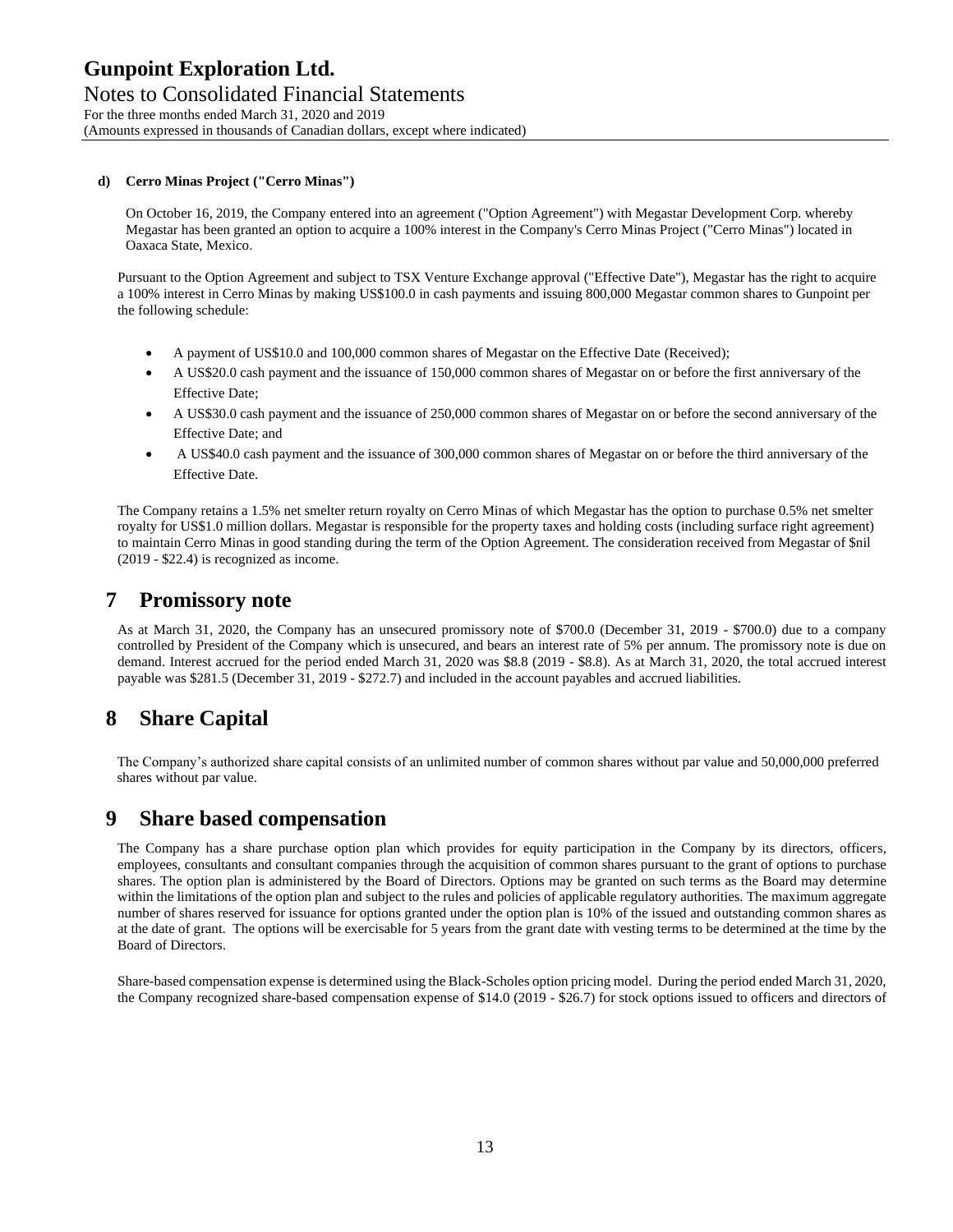Notes to Consolidated Financial Statements For the three months ended March 31, 2020 and 2019 (Amounts expressed in thousands of Canadian dollars, except where indicated)

the Company. As at March 31, 2020, the weighted average remaining contractual life of outstanding stock options is 3.1 years (December 31, 2019 – 3.3 years).

|                                 | <b>March 31, 2020</b>   | <b>December 31, 2019</b> |                |                         |                |
|---------------------------------|-------------------------|--------------------------|----------------|-------------------------|----------------|
|                                 | Weighted average        |                          |                | Weighted average        |                |
|                                 | <b>Number of shares</b> |                          | exercise price | <b>Number of shares</b> | exercise price |
| Outstanding – beginning of year | 1,500,000               | \$                       | 0.25           | 2,405,000               | 0.25           |
| Expired/cancelled               | -                       |                          | 0.25           | (905,000)               | 0.25           |
| Outstanding $-$ end of period   | 1.500.000               |                          | 0.25           | 1,500,000               | 0.25           |

The following is a table discloses the number of options and vested options outstanding as at March 31, 2020:

| Number of options | Number of options vested | <b>Price per share</b> | <b>Expiry Date</b> |
|-------------------|--------------------------|------------------------|--------------------|
| .500,000          | 375.000                  | 0.25                   | May 2, 2023        |

The following table discloses the number of options and vested options outstanding as at December 31, 2019:

| Number of options | Number of options vested | <b>Price per share</b> | <b>Expiry Date</b> |
|-------------------|--------------------------|------------------------|--------------------|
| .500.000          | 375.000                  | ن ک                    | May 2, 2023        |

### **10 Related party transactions**

For the three months ended March 31, 2020, an amount of \$4.3 (2019 - \$4.3) was paid to the Chief Financial Officer of the Company.

As at March 31, 2020, the Company has a promissory note (note 7) in the principal amount of \$700.0, (plus related accrued interest) outstanding indebted to the President of the Company.

As of March 31, 2020, an amount of \$1,047.2 (December 31, 2019 - \$1,035.1) was due to Chesapeake, the parent of the Company. The amounts due to Chesapeake are unsecured, non-interest bearing, and due on demand.

### **11 Segment disclosures**

The Company operates in one operating segment in three countries. Details of the investments in mineral properties are disclosed in Note 6. The Company's assets by country are:

| <b>March 31, 2020</b>                                        | Canada                   | <b>Mexico</b>            |  | <b>USA</b>               | <b>Other</b>             | <b>Total</b> |  |
|--------------------------------------------------------------|--------------------------|--------------------------|--|--------------------------|--------------------------|--------------|--|
| Cash                                                         | 751.7                    | 2.3                      |  | 38.0                     | 0.8                      | \$<br>792.8  |  |
| Accounts receivable and prepaid expense                      | 13.9                     | $\overline{\phantom{a}}$ |  | $\overline{\phantom{a}}$ | $\overline{\phantom{0}}$ | 13.9         |  |
|                                                              | 765.6                    | 2.3                      |  | 38.0                     | 0.8                      | 806.7        |  |
| Long term investment                                         | 170.0                    | -                        |  | 194.9                    | $\overline{\phantom{0}}$ | 364.9        |  |
| Investment in mineral properties                             | $\overline{\phantom{a}}$ | -                        |  | 5,180.6                  |                          | 5,180.6      |  |
| Reclamation deposits                                         | $\overline{\phantom{a}}$ | -                        |  | 248.1                    |                          | 248.1        |  |
| Total assets                                                 | 935.6                    | 2.3                      |  | 5,661.6                  | $0.8\mathrm{S}$          | 6,600.3      |  |
| Segment (loss) income for the period ended<br>March 31, 2020 | 462.4                    | $(80.3)$ \$              |  | (316.9)                  | $(33.5)$ \$              | 31.7         |  |